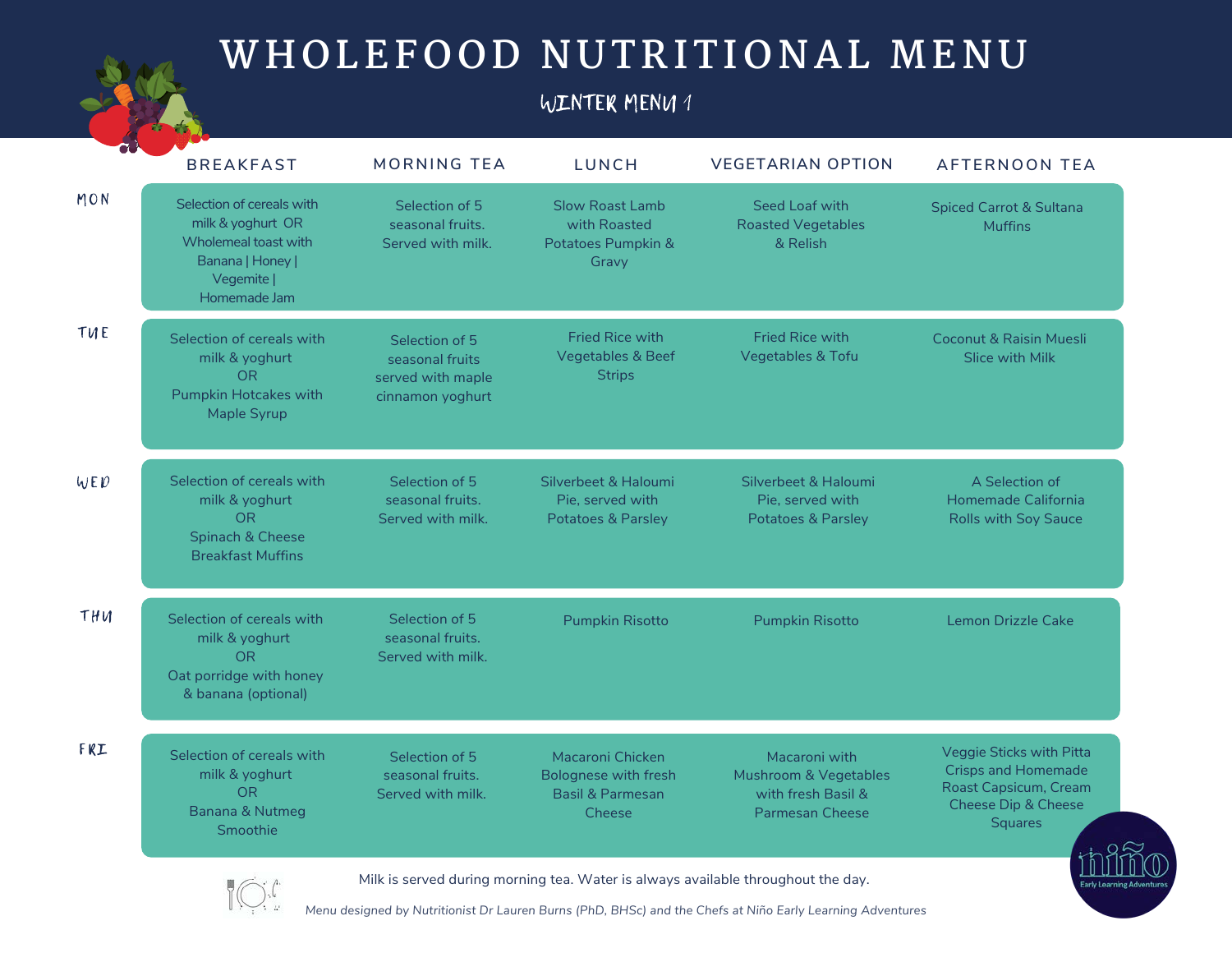#### WINTER MENU 2

|     | <b>BREAKFAST</b>                                                                                                                                                                               | <b>MORNING TEA</b>                                                         | <b>LUNCH</b>                                                                             | <b>VEGETARIAN OPTION</b>                                                                   | <b>AFTERNOON TEA</b>                                                                                |  |
|-----|------------------------------------------------------------------------------------------------------------------------------------------------------------------------------------------------|----------------------------------------------------------------------------|------------------------------------------------------------------------------------------|--------------------------------------------------------------------------------------------|-----------------------------------------------------------------------------------------------------|--|
| MON | Selection of cereals with<br>milk & yoghurt<br><b>OR</b><br>Banana & Nutmeg<br>Smoothie                                                                                                        | Selection of 5<br>seasonal fruits<br>served with maple<br>cinnamon yoghurt | <b>Red Lentil Dahl with</b><br>Brown Rice &<br>Yoghurt                                   | <b>Red Lentil Dahl with</b><br>Brown Rice &<br>Yoghurt                                     | Jam Drop Cookies with<br>Homemade Jam                                                               |  |
| TUE | Selection of cereals with<br>milk & yoghurt<br><b>OR</b><br>Oat Porridge with Honey<br>& Banana (optional)                                                                                     | Selection of 5<br>seasonal fruits.<br>Served with milk.                    | Shepherd's Pie -<br>Lamb & Vegetable<br>filling with<br><b>Cauliflower Potato</b><br>Top | Shepherd's Pie -<br>Lentil & Vegetable<br>filling with<br><b>Cauliflower Potato</b><br>Top | Date & Coconut Balls                                                                                |  |
| WED | Selection of cereals with<br>milk & yoghurt<br><b>OR</b><br>Wholemeal toast with<br>Banana   Honey  <br>Vegemite   Homemade Jam                                                                | Selection of 5<br>seasonal fruits<br>served with maple<br>cinnamon yoghurt | <b>Corned Beef served</b><br>with braised corn.<br>cabbage & gravy                       | Chickpea, Corn &<br>Zucchini Patties with<br>Vegetables                                    | Veggie Sticks with Pitta<br><b>Crisps &amp; Homemade</b><br>Pumpkin Dip, Green<br>Olives and Cheese |  |
| THU | Selection of cereals with<br>milk & yoghurt<br><b>OR</b><br>Waffles with Homemade<br>Jam                                                                                                       | Selection of 5<br>seasonal fruits.<br>Served with milk.                    | Pasta Bake with<br>Seven-Veg Napoli &<br>Cheese                                          | Pasta Bake with<br>Seven-Veg Napoli &<br>Cheese                                            | <b>Spiced Carrot &amp; Sultana</b><br><b>Muffins</b>                                                |  |
| FRI | Selection of cereals with<br>milk & yoghurt<br><b>OR</b><br>Wholemeal toast with<br>Banana   Honey  <br>Vegemite   Homemade Jam                                                                | Selection of 5<br>seasonal fruits.<br>Served with milk.                    | <b>Chicken Loaf served</b><br>with roast potatoes,<br>peas & gravy                       | Pumpkin & Thyme<br><b>Turmeric Rice Pilaf</b>                                              | <b>Lemon Drizzle Cake</b>                                                                           |  |
|     | Milk is served during morning tea. Water is always available throughout the day.<br>Manu designed by Nutritionist Dr. Lauren Burne (BbD, BHCs) and the Chofe at Niñe Early Learning Adventures |                                                                            |                                                                                          |                                                                                            |                                                                                                     |  |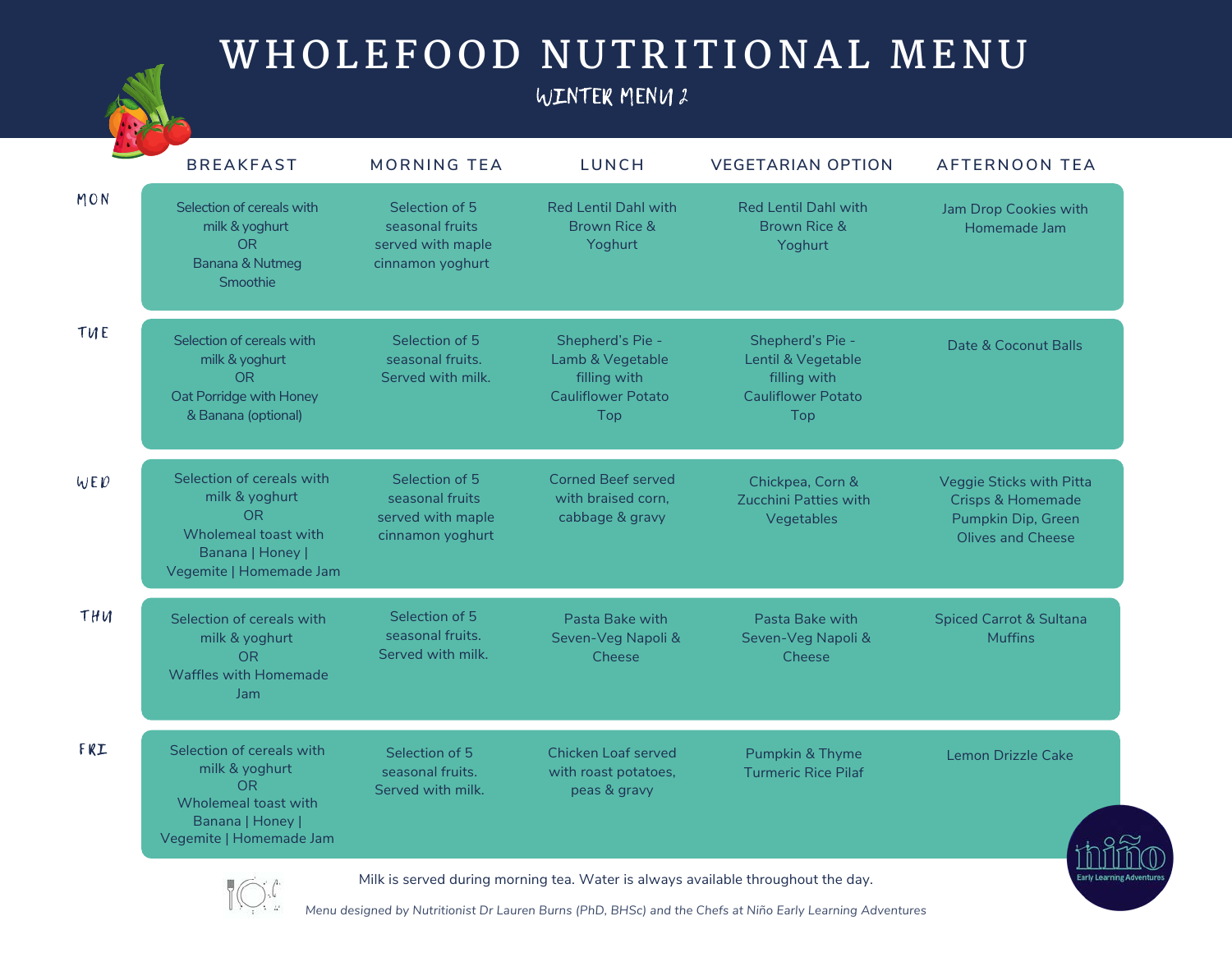### WINTER MENU 3

|     | <b>BREAKFAST</b>                                                                                                              | <b>MORNING TEA</b>                                                         | LUNCH                                                                         | <b>VEGETARIAN OPTION</b>                                           | <b>AFTERNOON TEA</b>                                                         |
|-----|-------------------------------------------------------------------------------------------------------------------------------|----------------------------------------------------------------------------|-------------------------------------------------------------------------------|--------------------------------------------------------------------|------------------------------------------------------------------------------|
| MON | Selection of cereals with<br>milk & yoghurt<br><b>OR</b><br><b>Banana and Nutmeg</b><br>Smoothie                              | Selection of 5<br>seasonal fruits.<br>Served with milk.                    | Chicken, Mushroom &<br>Thyme Risotto with<br><b>Parmesan Cheese</b>           | Mushroom & Thyme<br><b>Risotto with Parmesan</b><br>Cheese         | <b>Spiced Fruit Buns</b>                                                     |
| TUE | Selection of cereals with<br>milk & yoghurt<br><b>OR</b><br>Wholemeal toast with<br>Banana   Honey<br>Vegemite   Homemade Jam | Selection of 5<br>seasonal fruits.<br>Served with milk.                    | Minestrone Soup with<br><b>Garlic &amp; Herb Bread</b>                        | Minestrone Soup with<br><b>Garlic &amp; Herb Bread</b>             | Jam Drop Cookies with<br>Homemade Jam                                        |
| WED | Selection of cereals with<br>milk & yoghurt<br><b>OR</b><br><b>Pumpkin Hotcakes</b><br>with Maple Syrup                       | Selection of 5<br>seasonal fruits<br>served with maple<br>cinnamon yoghurt | Pork & Fennel<br>Sausages with Mash,<br>Peas and Gravy                        | Veggie Patties with<br>Peas and Mash                               | Veggie Sticks with<br>Pitta Crisps and<br>Homemade Avocado<br>Dip and Cheese |
| THU | Selection of cereals with<br>milk & yoghurt<br>O <sub>R</sub><br>Waffles with<br>Homemade Jam                                 | Selection of 5<br>seasonal fruits.<br>Served with milk.                    | Haloumi & Vegetable<br>Curry, served with<br><b>Yellow Rice &amp; Yoghurt</b> | Haloumi & Vegetable<br>Curry, served with<br>Yellow Rice & Yoghurt | <b>Puffed Brown Rice.</b><br><b>Coconut &amp; Date Slice</b>                 |
| FRI | Selection of cereals with<br>milk & yoghurt<br>O <sub>R</sub><br><b>Spinach and Cheese</b><br><b>Muffins</b>                  | Selection of 5<br>seasonal fruits.<br>Served with milk.                    | A Selection of<br><b>Homemade Pizzas</b>                                      | A Selection of<br>Homemade Pizzas                                  | <b>Ginger &amp; Orange Chia</b><br>Muffins (made with<br>boiled orange)      |
|     | Milk is served during morning tea. Water is always available throughout the day.<br>$\blacksquare$ math>                      |                                                                            |                                                                               |                                                                    |                                                                              |